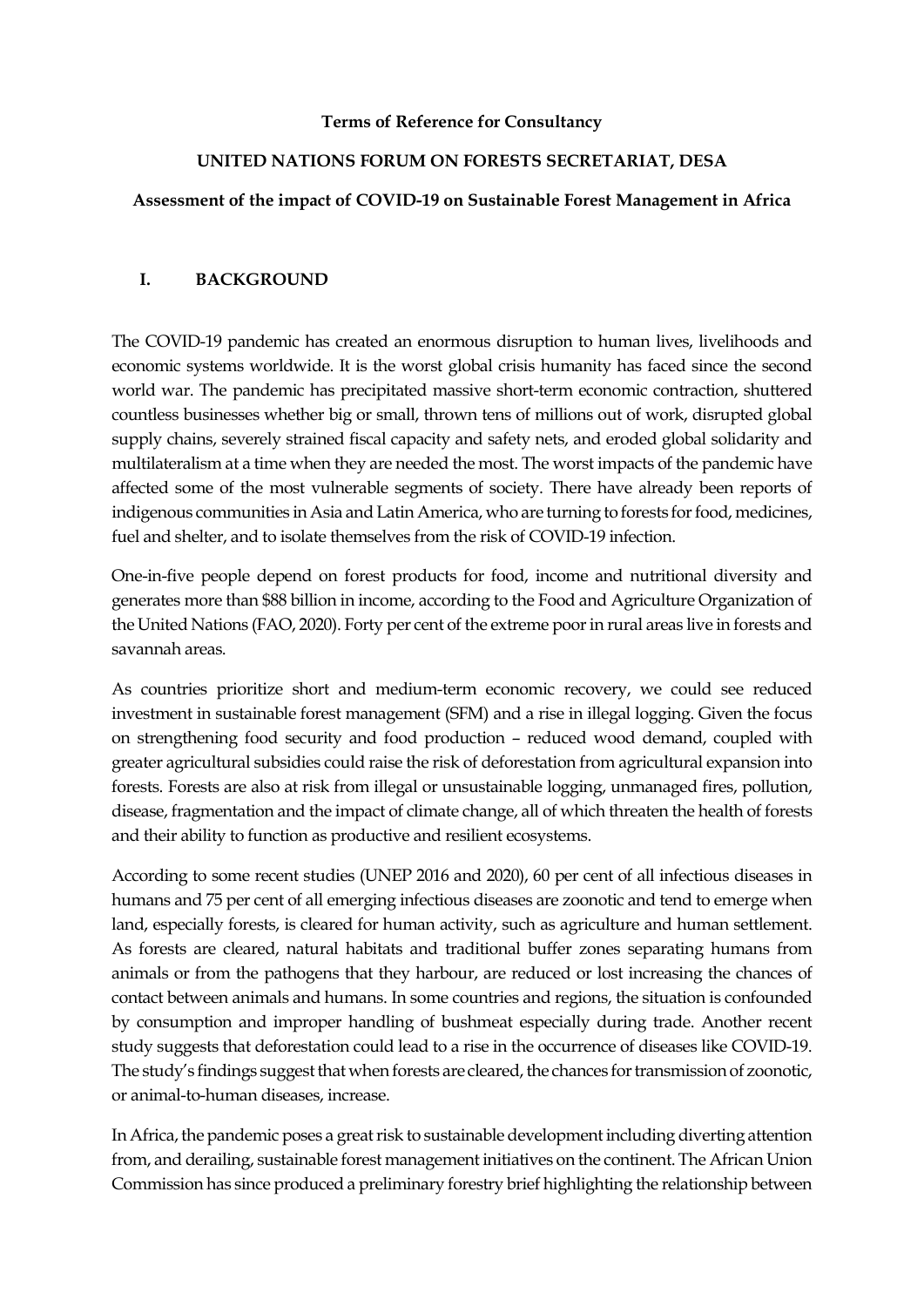the pandemic and the forestry sector including decline in trade in forest products and reliance on forests by people that have lost incomes and employment.

The pandemic has highlighted the importance and role of forests, trees agroforestry, in supporting sustainable development, the resilience of ecosystems and social systems to shocks. Forests provide multiple benefits to humankind and contribute significantly to poverty eradication. For millions of people living in poverty, forests and trees provide food, fuel for cooking and heating, water, medicine, shelter and clothing and function as safety nets in crises. Forests prevent land degradation and desertification and reduce the risk of floods, landslides, avalanches, droughts, dust storms, sandstorms and other natural disasters. They are home to an estimated 80 per cent of all terrestrial species. They sustain essential watersheds, contribute substantially to climate change mitigation and adaptation and to conservation of biodiversity.

When sustainably managed, forests can contribute significantly to not only to recovery from the effects of the pandemic but to supporting long term sustainable development through provision of forest goods and services from resilient and renewable ecosystems. Thus, the sustainable management of forests and trees outside forests is vital to the integrated implementation of the 2030 Agenda for Sustainable Development, including the achievement of the Sustainable Development Goals. The framework for action already exists, through the United Nations Strategic Plan for Forests 2030 (UNSPF) which serves as a framework for forest-related work at all levels. It builds on the momentum provided by the 2030 Agenda for sustainable development, the Addis Ababa Action Agenda (AAAA) and the Paris Agreement adopted under the United Nations Framework Convention on Climate Change (UNFCCC).

To have a broad overview of the impacts of the global pandemic of COVID-19 on forests and forestdependent people, and to assess the potential of forests to diminish the adverse impacts of COVID-19, Members of the Forum adopted the omnibus resolution during the fifteenth session of the United Nations Forum on Forests (UNFF15) on 30 June 2020. In accordance with paragraph 14 of the UNFF15 resolution, the UNFF Secretariat is requested, in consultation with other members of the Collaborative Partnership on Forests (CPF) and with input from members of the Forum, to compile an initial assessment of the impact of the COVID-19 pandemic on: i) sustainable forest management (SFM), ii) the forest sector, forest-dependent people, indigenous peoples and local communities, iii) forest financing and international cooperation, and to present this assessment to the Forum at its sixteenth session in April 2021.

In this regard, the UNFF Secretariat seeks to engage a highly qualified consultant to conduct a regional assessment of the impact and implications of the COVID-19 pandemic on the forestry sector and potential responses and measures for recovery and sustainable development with special focus on sustainable forest management, forest sector, forest-dependent people, indigenous peoples and local communities, forest financing and international cooperation.

# **II. WORK ASSIGNMENTS**

The specific responsibilities/tasks are:

1. Conduct an assessment of the impact and implications of the COVID-19 pandemic on sustainable forest management (SFM) and the forest sector, drawing on existing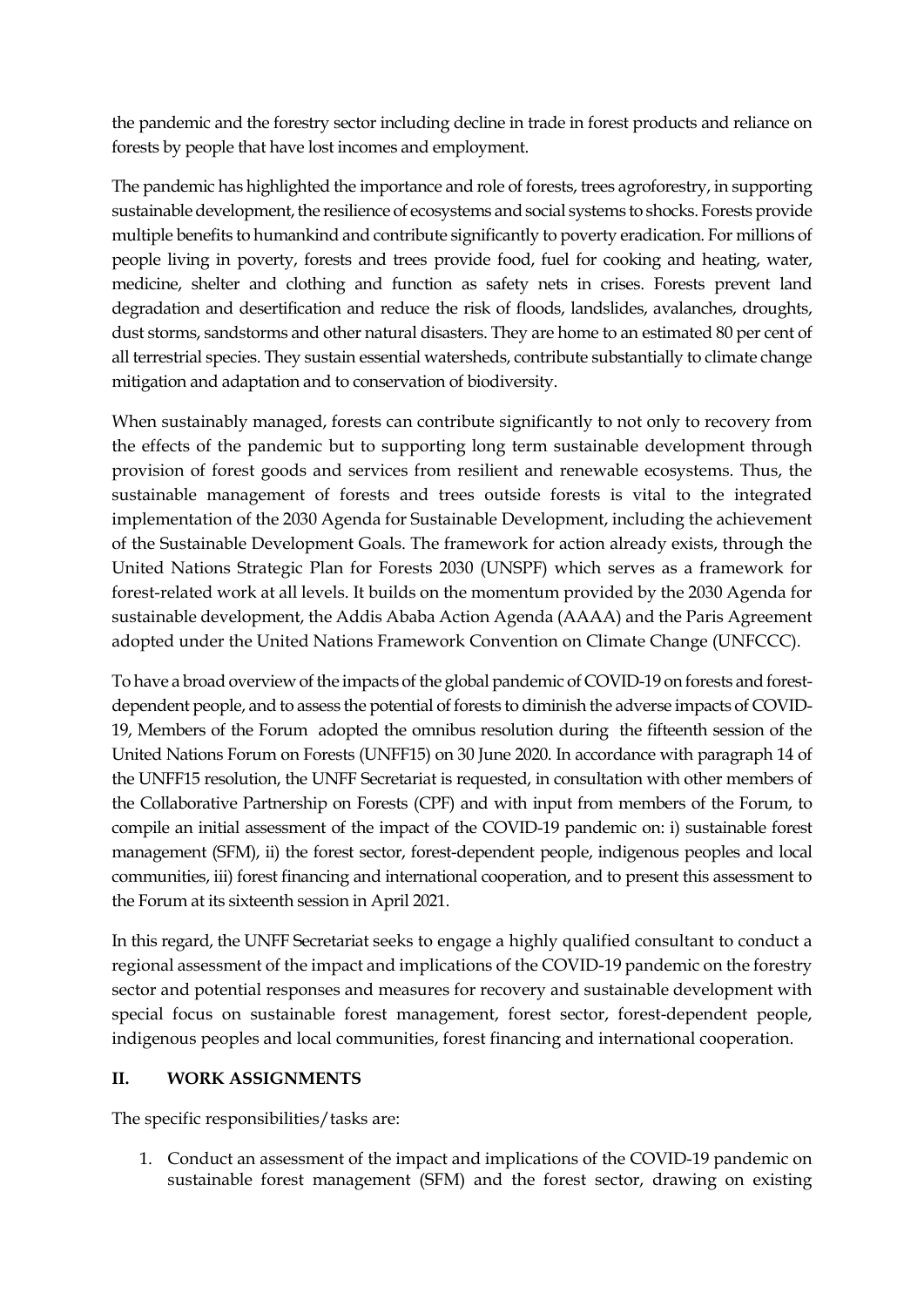published studies and reports, news items, policy briefs, supplemented by consultations with relevant stakeholders. The study should cover *inter alia*, impact and implications on:

- a) status of forest management and conservation activities, production, forest protection, afforestation etc.
- b) Livelihoods of forest-dependent people, indigenous peoples and local communities, smallholder forest owners, workers, women and youth.
- c) Forest sector, including institutional capacity at the regional, sub-regional, national and subnational levels
- d) Forest industries labour market and employment, as well as the domestic and international demands for forest products and services,
- e) Trade, industrial and manufacturing activities,
- f) Investment and financing (public and private including foreign direct investment),
- g) Certification and traceability
- h) International and regional cooperation on forests and forestry issues
- 2. Working together with UNFF National Focal points, conduct stakeholder consultations to ensure their inputs are incorporated into the findings of the assessment, with particular focus on engagement of government officials, civil society, local community and forest associations, private sector, academia and research practitioners, development partners, intergovernmental and other regional organisations and relevant international organisations including members of the Collaborative Partnership on Forests (CPF) operational in the region.
- 3. Identify emerging opportunities (if any) that COVID-19 has brought to the fore and potential responses and measures for the forest sector's recovery and enhanced contribution of forests to inclusive sustainable development.
- 4. Present the draft report to sub-regional experts and stakeholders at a sub-regional workshop to be held virtually and produce a workshop report
- 5. Participate in the Africa regional workshop (to be held virtually) and present the subregional study findings
- 6. Produce a final report incorporating comments and inputs from sub-regional workshops not exceeding 50 pages excluding annexes. The final report should clearly describe the impacts and implications including risks, threats and challenges on the forest sector and sustainable forest management, and the identification of, and consensus on, potential measures for addressing the impacts of the pandemic and for accelerating socio-economic recovery as well as inclusive sustainable development.
- 7. Present the findings of the study at the global expert meeting on impact of COVID-19 on SFM to be held in (Jan-Feb 2021)

# **III. CONTRACT DURATION**

The contract will be for 45 working days within the period 10 September to 31 December 2020.

# **IV. DUTY STATION AND LOCATION OF ASSIGNMENT**

The consultant will work off-site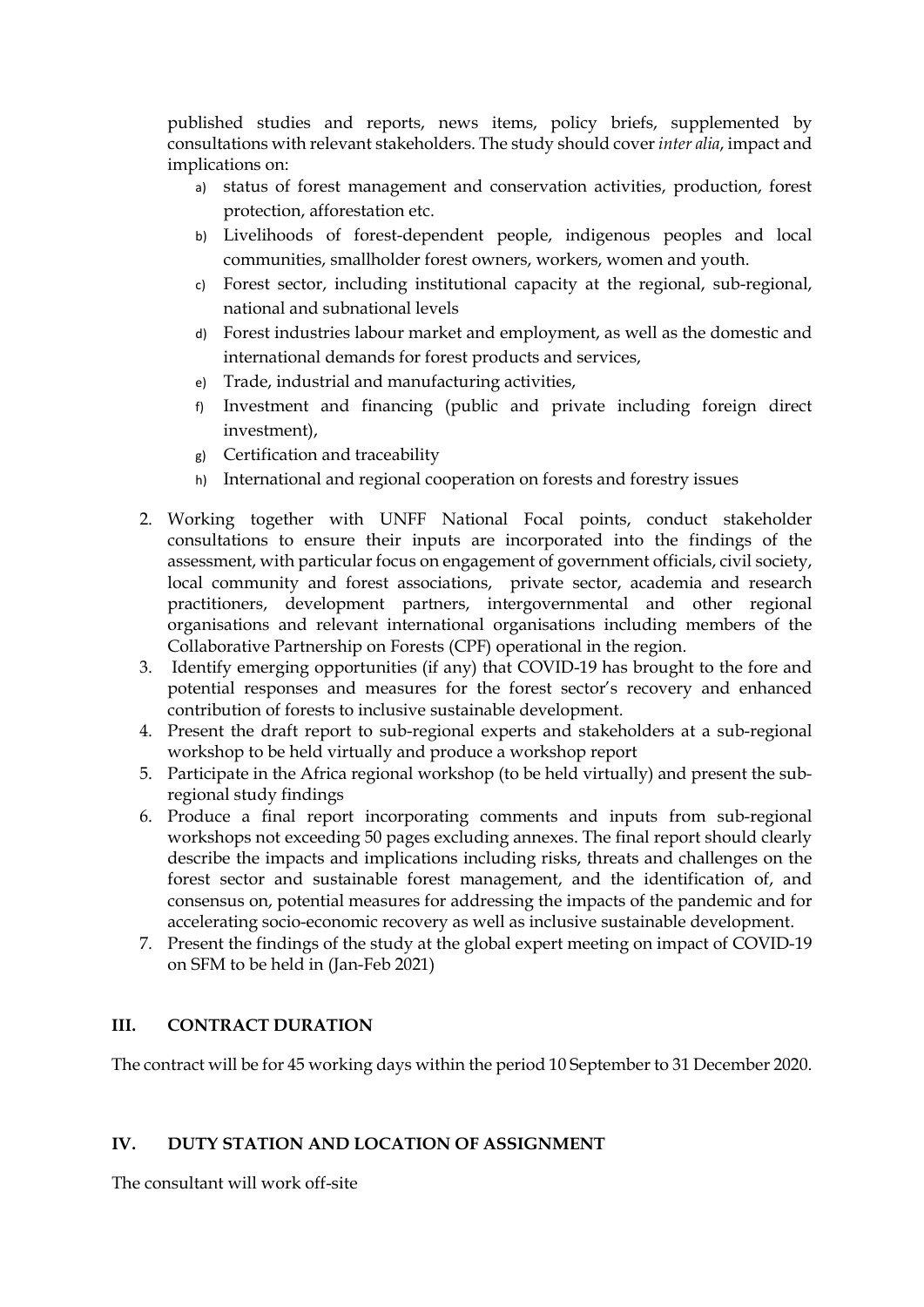# **V. EXPECTED OUTPUT AND DELIVERY DATES**

The consultant will produce the following outputs and work along the following deadlines:

- The first draft of the analytical study on the impact of COVID-19 pandemic on SFM, the forest sector, forest-dependent people, indigenous peoples and local communities forest financing and international cooperation in the ECOWAS subregion by 31 October 2020.
- A final analytical study (ECOWAS subregion) and regional workshop report by 30 November 2020
- A final analytical study that incorporates findings from the Africa regional by 10 December 2020.

All written outputs will be delivered electronically, via email to UNFFS through Njeri Kariuki at kariuki@un.org

# **VI. TRAVEL**

The consultant is required to travel to attend the regional and global expert meetings on the impact of the COVID-19 pandemic on SFM in January 2021 and present the findings of the analytical study, if conditions permit. Travel cost will be obligated separately.

### **VII. FEE AND PAYMENT SCHEDUDLE**

The consultant will be paid a fee of USD \$13,500 to be paid in two instalments:

- The first instalment of USD \$6,750 upon satisfactory submission of the first draft of the analytical study for the ECOWAS subregion by 31 October 2021; and
- The second instalment of USD \$6,750 upon satisfactory submission of the final analytical study of the Africa region by 10 December 2021.

# **VIII. PERFORMANCE INDICATORS**

The consultant's performance will be based upon the following indicators:

- Technically sound guidance of discussions
- Timeliness of written output submissions
- Quality and readability of reports
- Receptiveness/responsiveness to inputs from the regional workshop, UNFF and the expert group meeting and feed-back from UNFFS staff members

#### **IX. QUALIFICATIONS**

The consultant shall have the following competencies and qualifications:

• Advanced university degree or higher (Master's degree or equivalent) in forestry, environment or related area. A first-level university degree in combination with fifteen